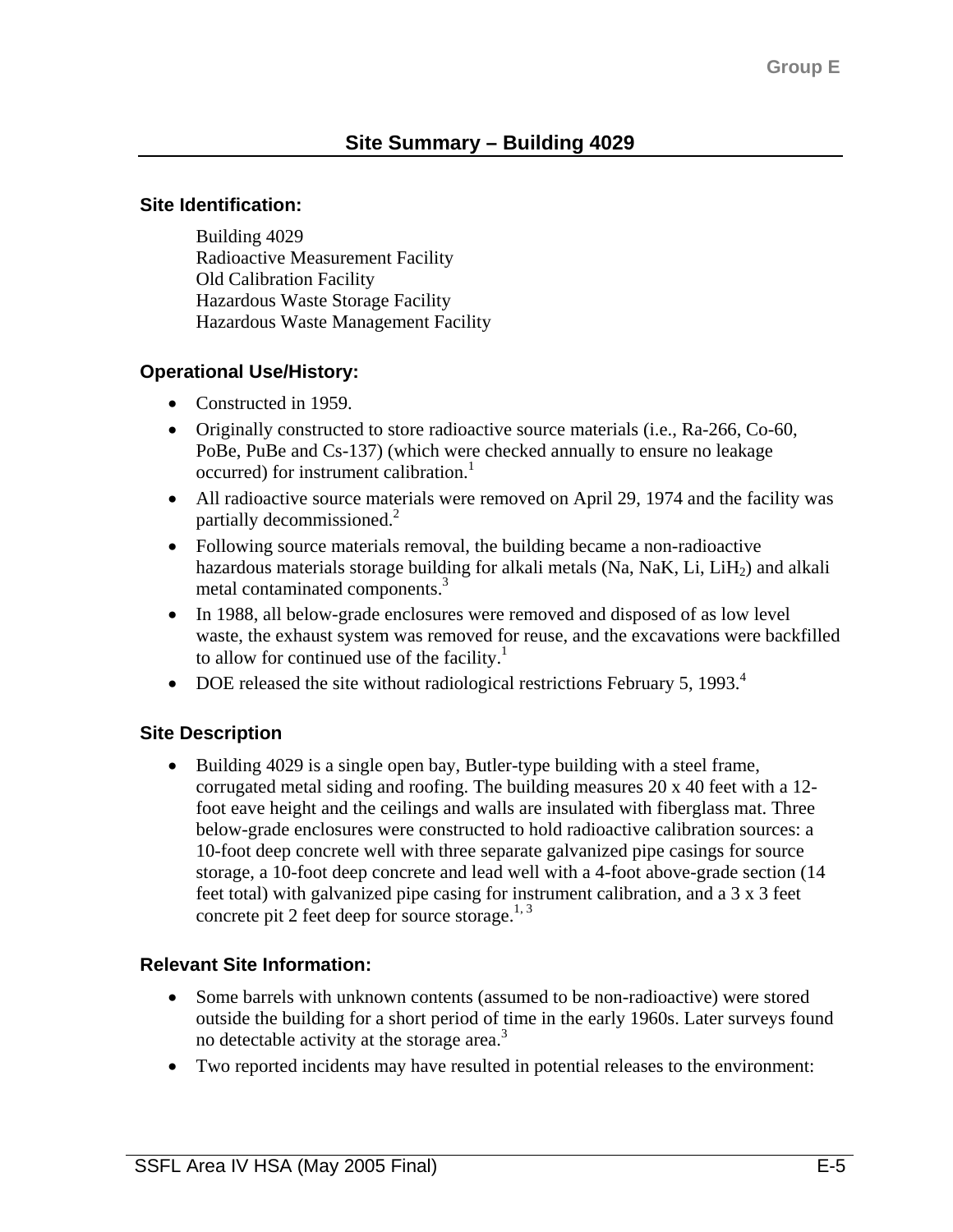- o On March 24, 1964, a leaking calibration source contaminated the building and personnel with 24.8 mCi Ra-226; the contamination was primarily confined to the source storage well and the source thimble. The area outside the source holder was decontaminated and surveyed, and the damaged source was removed and sealed to prevent further leakage (A0032).
- o On January 20, 1970, the encapsulation of a 4.6 Ci Cs-137 calibration source failed during use, resulting in the source getting stuck in the storage well. It was estimated that external radiation level of the source was 16 R/hr one foot away from the source (A0577).

## **Radiological Surveys:**

- Rocketdyne performed a Radiological Survey in 1988 measuring the gamma exposure rate of the building, surrounding area and entrance road to clarify and identify areas needing further radiological inspection or requiring remedial action.<sup>3</sup>
	- o Average gamma:  $14.4 \pm 1.55 \,\mu R/hr$ . (-0.84  $\pm 1.55 \,\mu R/hr$  corrected for background)
		- DOE limit:  $20 \mu R/h$  above background.
		- Nuclear Regulatory Commission (NRC) limit:  $5 \mu R/hr$  above background.
		- Survey results were below the acceptable limits.
	- o Source wells were contaminated  $(2,800 \alpha$ -dpm/100 cm<sup>2</sup>) and it was recommended that they be remediated during the final decommissioning and demolition (D&D) of the facility.
	- o The survey concluded that with the exception of the wells, the facility is clean of any residual radioactive contamination.
- DHS performed verification sampling in 1995.
- Rocketdyne took soil samples as part of the D&D effort and the survey results are documented in the 1996 Final D&D Report.<sup>1</sup>
	- o The survey found all radiation to be in acceptable ranges around background levels:
		- Excavation results for Pb-214 were 0.28 and 0.27 pCi/g compared to a background measurement of 0.84 pCi/g.
		- Excavation results for K-40 were 23.1 and 23.6 pCi/g compared to a background measurement of 22.2 pCi/g.
	- o Based on these measurements and the 1988 radiological survey, the facility was released for unrestricted use.
- ORISE performed an Independent Verification Survey in 1993. $<sup>4</sup>$ </sup>
	- o The survey consisted of surface scans for elevated direct radiation. Results of the survey did not indicate any locations of elevated direct radiation using the NRC limit of 5  $\mu$ R/hr (DOE limit is 20  $\mu$ R/hr above background).<sup>4</sup>
	- o Based on these findings ORISE recommended that the facility be released without radiological restrictions.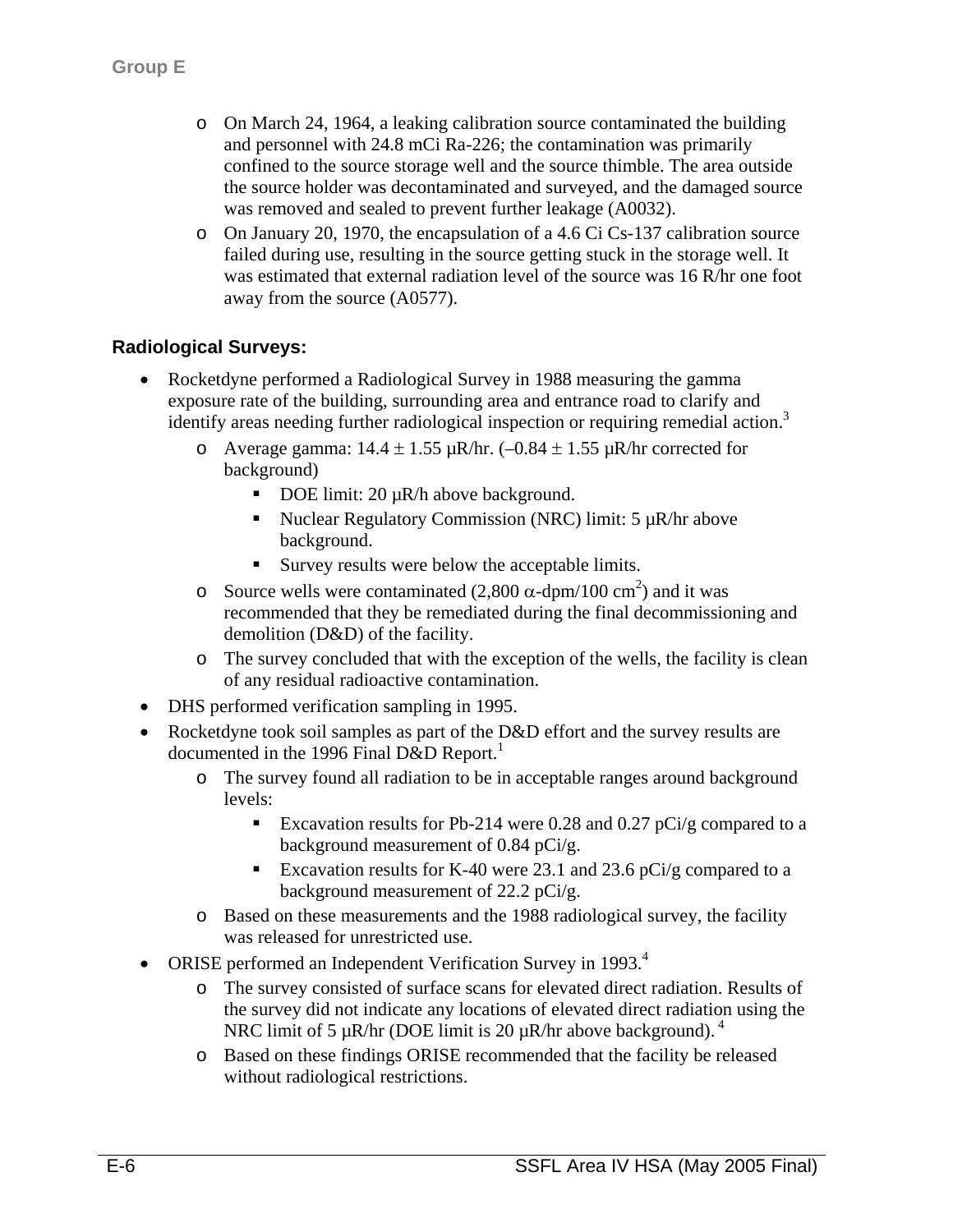- EPA conducted an oversight verification survey in 2001 for alpha and beta contamination.<sup>5</sup> The survey included scans for alpha and beta and fixed point measurements for alpha and beta. Six swipe samples were collected and dust samples were collected from two ventilation ducts. Swipe samples were analyzed for removable contamination and dust samples were analyzed for the presence of radium daughter products. The contaminant of concern (COC) for Building 4029 was Ra-226 on the floors and walls.
	- o Acceptable limits for the survey were consistent with NRC Regulatory Guide 1.86 (Ra-226 levels of 100 dpm/100 cm<sup>2</sup> average, 300 dpm/100 cm<sup>2</sup>. maximum and 20  $\text{dpm}/100 \text{ cm}^2$  removable) and the proposed sitewide release criteria in accordance with Area IV survey.<sup>6</sup>
	- o None of the field measurements indicated the presence of radionuclides above acceptable limits.
	- o The Environmental Protection Agency (EPA) field measurements confirmed the conclusions reached by both Rocketdyne and ORISE.

## **Status:**

- DHS concurred that Building 4029 met the approved standards for unrestricted release on December 21, 1995.
- DOE released Building 4029 without radiological restrictions on April 21, 1997.<sup>4</sup>
- Building 4029 is currently used to store non-radioactive hazardous materials prior to disposal.4

# **References:**

- 1- ETEC Document, 029-AR-0001, "Final D&D Report for Building T029," March 28, 1996.
- 2- Rockwell Health and Safety, Letter, "Transfer of Radioactive Sources from T029," from J. D. Moore (Rockwell Health and Safety) to W. F. Heine, May 1, 1974.
- 3- ETEC Document, GEN-ZR-0006, "Radiological Survey of the Old Calibration Facility – Building T029," August 19, 1988.
- 4- ORISE, Letter, "Type A Verification of Building T029, Santa Susana Field Laboratory, Rockwell International, Canoga Park, California," from T. Vitkus (ORISE) to A. Kluk, February 5, 1993.
- 5- U.S. EPA Report, no document number, "Final Oversight Verification and Confirmation Radiological Survey Report for Buildings T-012, T-029, and T-363," December 20, 2002.
- 6- Rocketdyne Document, A4CM-ZR-0011, Rev. A, "Area IV Radiological Characterization Survey," August 15, 1996.
- 7- Historical Site Photographs from Boeing Database.
- 8- SSFL Area IV, ETEC Industrial Planning Maps, 1962-1992.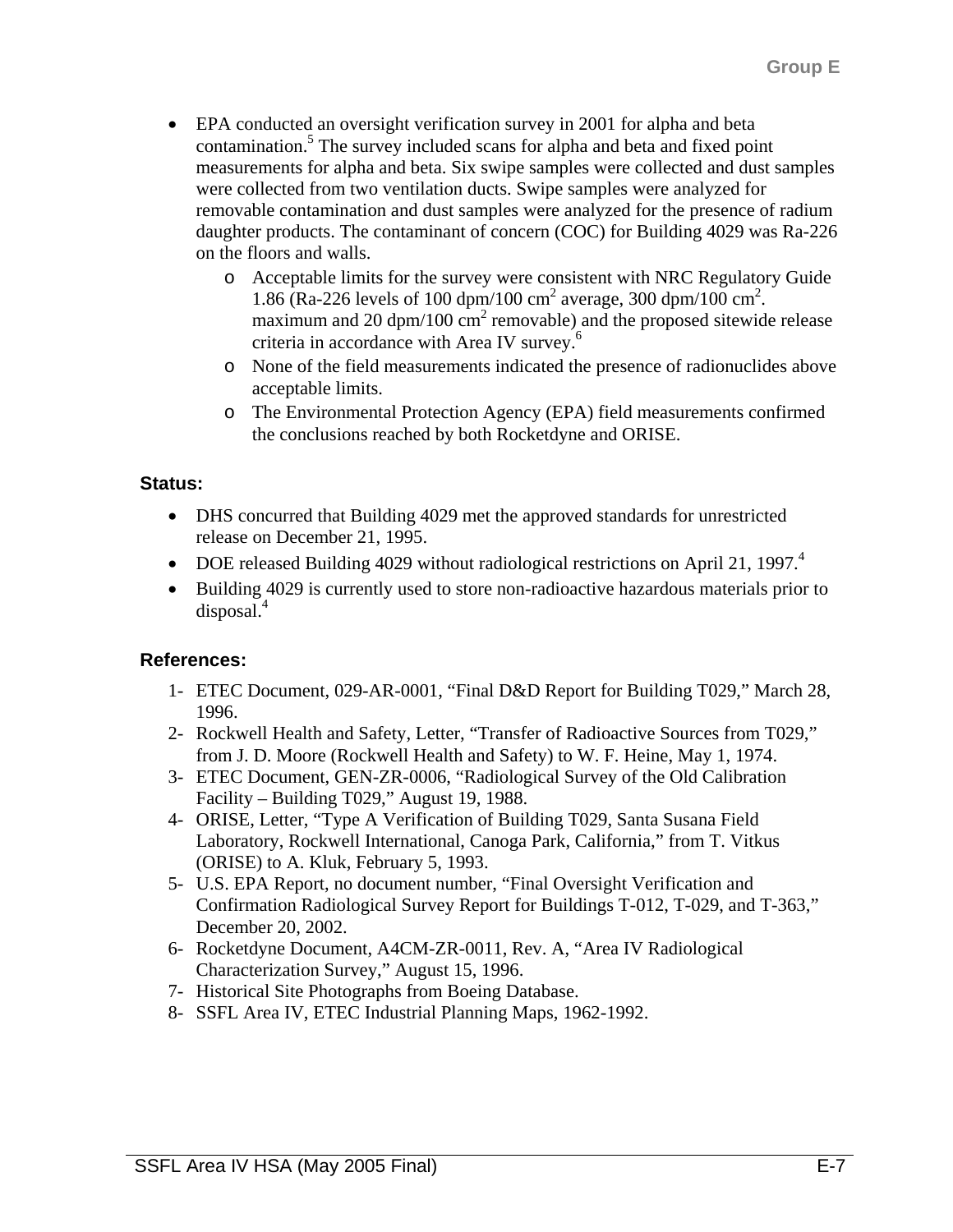**Photograph – Building 4029**